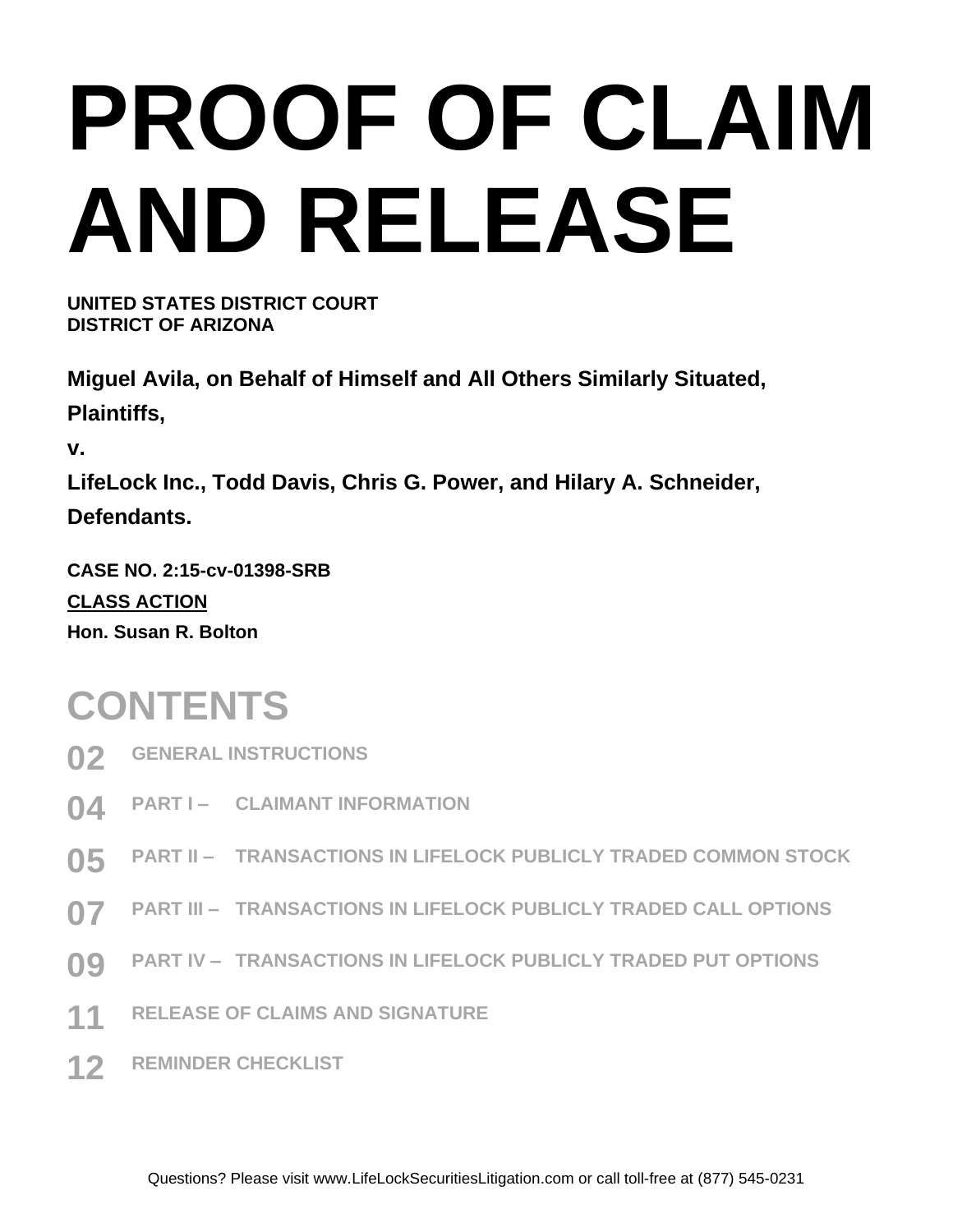### **GENERAL INSTRUCTIONS**

#### **I. GENERAL INSTRUCTIONS**

1. To recover as a member of the Settlement Class based on your claims in the action entitled *Miguel Avila, et al. v. LifeLock, Inc., et al.,* Case No. 2:15-cv-01398-SRB (D. Ariz.) (the "Action"), you must complete and, on page 11 below, sign this Proof of Claim and Release form ("Claim Form"). If you fail to submit a timely and properly addressed (as explained in paragraph 3 below) Claim Form, your claim may be rejected and you may not receive any recovery from the Net Settlement Fund created in connection with the proposed Settlement.

2. Submission of this Claim Form, however, does not assure that you will share in the proceeds of the Settlement of the Action.

#### 3. **THIS CLAIM FORM MUST BE SUBMITTED ONLINE AT WWW.LIFELOCKSECURITIESLITIGATION.COM NO LATER THAN JULY 16, 2020 OR, IF MAILED, BE POSTMARKED NO LATER THAN JULY 16, 2020, ADDRESSED AS FOLLOWS**:

*LifeLock Securities Litigation* c/o JND Legal Administration PO Box 91368 Seattle, WA 98111 www.LifeLockSecuritiesLitigation.com

4. If you are a member of the Settlement Class and you do not timely request exclusion in response to the Notice dated April 24, 2020, you are bound by the terms of any judgment entered in the Action, including the releases provided therein, WHETHER OR NOT YOU SUBMIT A CLAIM FORM OR RECEIVE A PAYMENT.

#### **II. CLAIMANT IDENTIFICATION**

1. If you purchased or otherwise acquired shares of LifeLock publicly traded common stock and/or call options, and/or sold LifeLock publicly traded put options during the period from July 31, 2014 through July 21, 2015, inclusive, (the "Class Period") and held the securities in your name, you are the beneficial owner as well as the record owner. If, however, you purchased or otherwise acquired LifeLock publicly traded common stock and/or call options, and/or sold LifeLock publicly traded put options during the Class Period through a third party, such as a brokerage firm, you are the beneficial owner and the third party is the record owner.

2. Use **Part I** of this form entitled "Claimant Information" to identify each beneficial owner of LifeLock publicly traded common stock, call options, and/or LifeLock publicly traded put options that form the basis of this claim, as well as the owner of record if different. THIS CLAIM MUST BE FILED BY THE ACTUAL BENEFICIAL OWNERS OR THE LEGAL REPRESENTATIVE OF SUCH OWNERS.

3. All joint owners must sign this claim. Executors, administrators, guardians, conservators, and trustees must complete and sign this claim on behalf of persons represented by them and their authority must accompany this claim and their titles or capacities must be stated. The Social Security (or taxpayer identification) number and telephone number of the beneficial owner may be used in verifying the claim. Failure to provide the foregoing information could delay verification of your claim or result in rejection of the claim.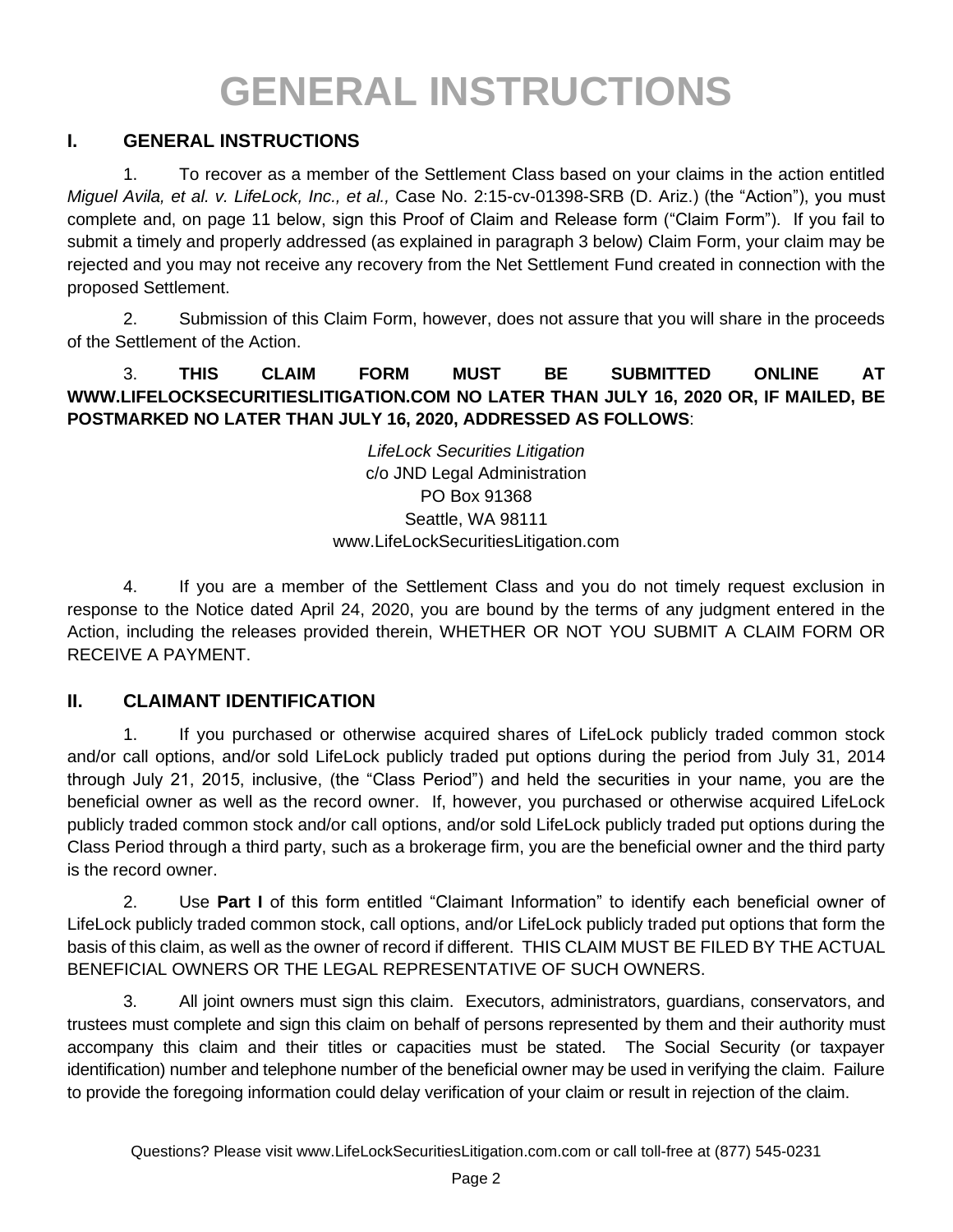#### **III. IDENTIFICATION OF TRANSACTIONS**

1. Use **Part II** of this form entitled "Schedule of Transactions in LifeLock Publicly Traded Common Stock" to supply all required details of your transaction(s) in LifeLock publicly traded common stock. Use **Part III** of this form entitled "Schedule of Transactions in LifeLock Publicly Traded Call Options" to supply all required details of your transaction(s) in LifeLock publicly traded call options. Use **Part IV** of this form entitled "Schedule of Transactions in LifeLock Publicly Traded Put Options" to supply all required details of your transaction(s) in LifeLock publicly traded put options. If you need more space or additional schedules, attach separate sheets giving all of the required information in substantially the same form. Sign and print or type your name on each additional sheet.

2. On the schedules, provide all of the requested information with respect to your holdings, purchases, acquisitions, and sales of LifeLock publicly traded common stock, call options, and/or put options whether the transactions resulted in a profit or a loss. Failure to report all such transactions may result in the rejection of your claim.

3. The date of covering a "short sale" is deemed to be the date of purchase of LifeLock publicly traded common stock, call options, and/or sale of put options. The date of a "short sale" is deemed to be the date of sale.

4. Copies of broker confirmations or other documentation of your transactions must be attached to your claim. Failure to provide this documentation could delay verification of your claim or result in rejection of your claim. **THE PARTIES DO NOT HAVE INFORMATION ABOUT YOUR TRANSACTIONS IN LIFELOCK PUBLICLY TRADED COMMON STOCK, CALL OPTIONS, AND/OR PUT OPTIONS.**

5. NOTICE REGARDING ELECTRONIC FILES: Certain claimants with large numbers of transactions may request, or may be requested, to submit information regarding their transactions in electronic files. All claimants MUST submit a manually signed paper Claim Form whether or not they also submit electronic copies. If you wish to file your claim electronically, you must contact the Claims Administrator at (877) 545-0231 or visit the website for the Settlement at www.LifeLockSecuritiesLitigation.com to obtain the required file layout. No electronic files will be considered to have been properly submitted unless the Claims Administrator issues to the claimant a written acknowledgment of receipt and acceptance of electronically submitted data.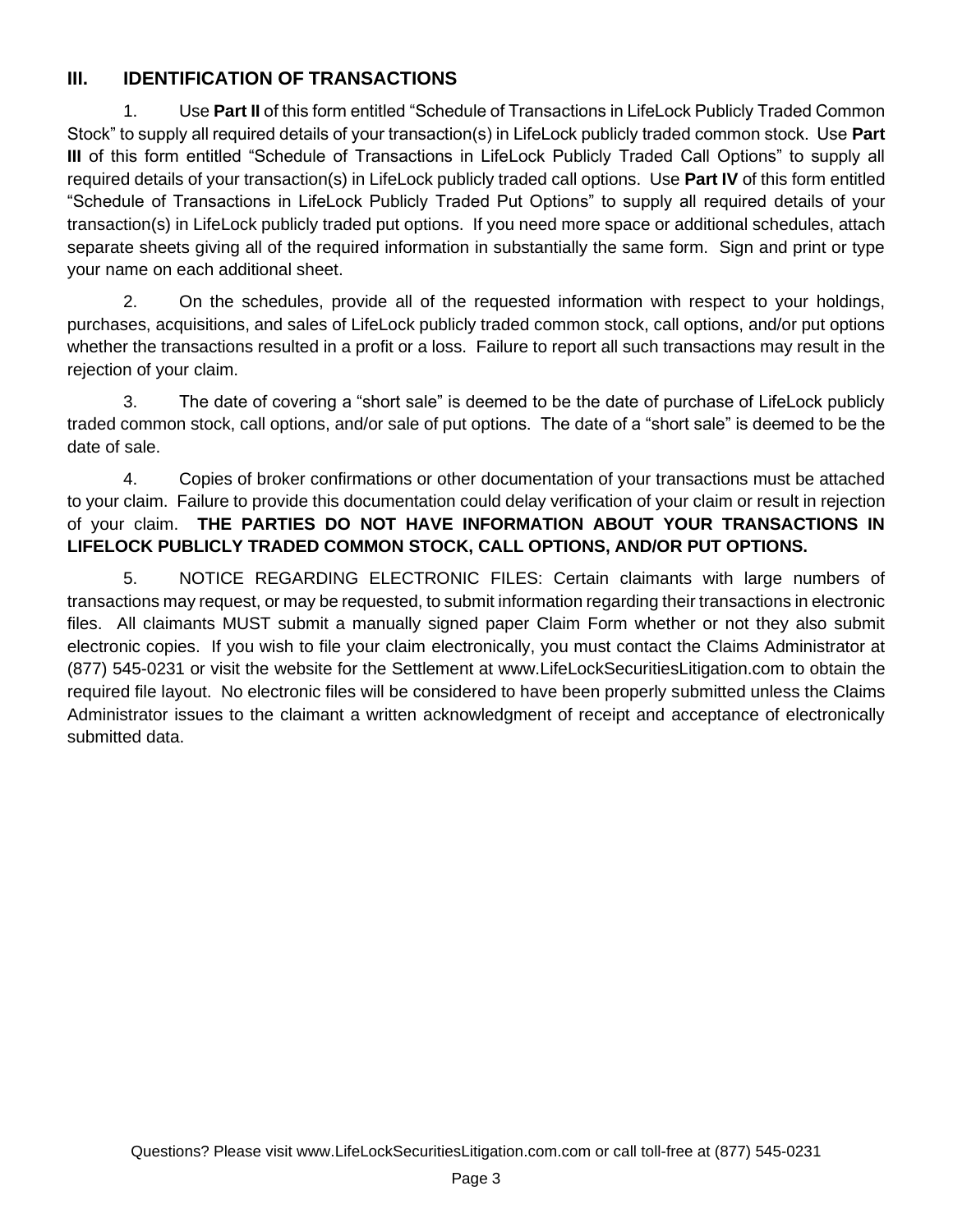# **PART I – CLAIMANT INFORMATION**

The Claims Administrator will use this information for all communications regarding this Claim Form. If this information changes, you MUST notify the Claims Administrator in writing at the address above. Complete names of all persons and entities must be provided.

| <b>Beneficial Owner's First Name</b>                                                          | ΜI           | <b>Beneficial Owner's Last Name</b>                    |
|-----------------------------------------------------------------------------------------------|--------------|--------------------------------------------------------|
|                                                                                               |              |                                                        |
| Co-Beneficial Owner's First Name                                                              | МI           | Co-Beneficial Owner's Last Name                        |
|                                                                                               |              |                                                        |
| Entity Name (if claimant is not an individual)                                                |              |                                                        |
|                                                                                               |              |                                                        |
| Representative or Custodian Name (if different from Beneficial Owner(s) listed above)         |              |                                                        |
|                                                                                               |              |                                                        |
| Address1 (street name and number)                                                             |              |                                                        |
|                                                                                               |              |                                                        |
| Address2 (apartment, unit, or box number)                                                     |              |                                                        |
|                                                                                               |              |                                                        |
| City                                                                                          |              | <b>State</b><br>ZIP/Postal Code                        |
|                                                                                               |              |                                                        |
| Foreign Country (only if not USA)                                                             |              | Foreign County (only if not USA)                       |
|                                                                                               |              |                                                        |
| Social Security Number (last four digits only)                                                |              | Taxpayer Identification Number (last four digits only) |
|                                                                                               |              |                                                        |
| Telephone Number (Home)                                                                       |              | Telephone Number (Work)                                |
|                                                                                               |              |                                                        |
| Email address                                                                                 |              |                                                        |
|                                                                                               |              |                                                        |
| Account Number (if filing for multiple accounts, file a separate Claim Form for each account) |              |                                                        |
|                                                                                               |              |                                                        |
| Claimant Account Type (check appropriate box):                                                |              |                                                        |
| $\Box$ Individual (includes joint owner accounts)                                             | Pension Plan | Corporation<br>$\sqrt{\frac{1}{1}}$ Trust              |
| <b>IRA/401K</b><br>$\Box$ Estate                                                              |              |                                                        |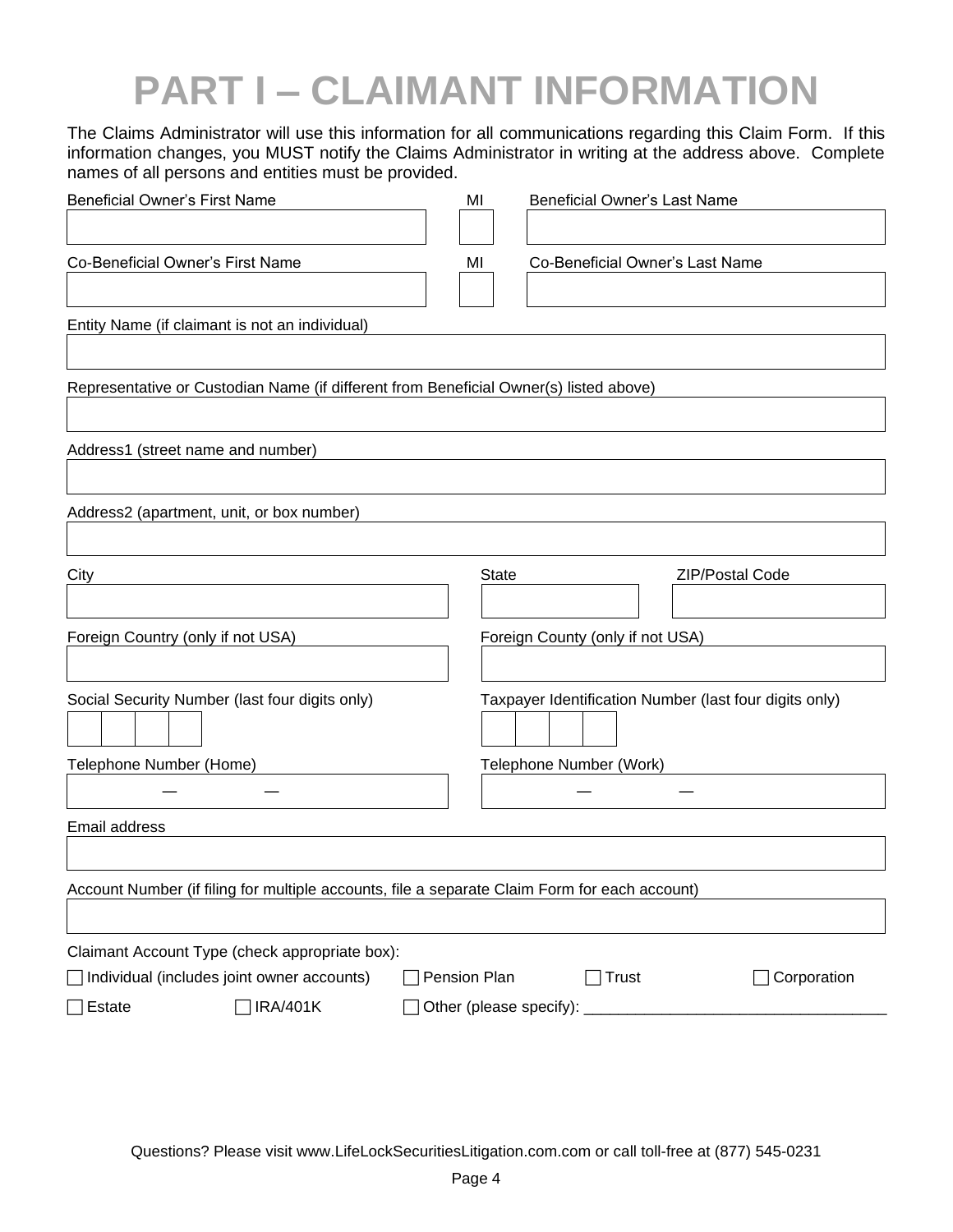### **PART II – TRANSACTIONS IN LIFELOCK PUBLICLY TRADED COMMON STOCK**

- **1. BEGINNING HOLDINGS –** State the total number of shares of common stock held as of the opening of trading on July 31, 2014. If none, write "0" or "Zero." (Must be documented.)
- **2. PURCHASES/ACQUISITIONS DURING THE CLASS PERIOD –** Separately list each and every purchase/acquisition of common stock from after the opening of trading on July 31, 2014 through and including prior to 1:46 p.m. ET on July 21, 2015. (Must be documented.)<sup>1</sup>

| <b>Date of Purchase</b><br>(List Chronologically)<br>(MM/DD/YY) | <b>Number of Shares</b><br><b>Purchased</b> | <b>Purchase Price Per</b><br><b>Share</b> | <b>Total Purchase Price</b><br>(excluding taxes,<br>commissions and fees) |
|-----------------------------------------------------------------|---------------------------------------------|-------------------------------------------|---------------------------------------------------------------------------|
|                                                                 |                                             | \$                                        | \$                                                                        |
|                                                                 |                                             | \$                                        | \$                                                                        |
|                                                                 |                                             | \$                                        | \$                                                                        |
|                                                                 |                                             | \$                                        | \$                                                                        |
|                                                                 |                                             | \$                                        | \$                                                                        |

**3. PURCHASES/ACQUISITIONS DURING 90-DAY LOOKBACK PERIOD –** State the total number of shares of common stock purchased/acquired after 1:46 p.m. ET on July 21, 2015 through and including the close of trading on October 16, 2015. $2$  (Must be documented.)

<sup>1</sup> For purposes of this Settlement and the Plan of Allocation, the Claims Administrator will assume that any shares purchased/acquired or sold on July 21, 2015 at any price less than \$15.93 per share occurred after the allegedly corrective information was released to the market at or after 1:46 p.m. ET, and that any shares purchased/acquired or sold on July 21, 2015 at any price equal to or greater than \$15.93 per share occurred before the release of the allegedly corrective information at 1:46 p.m. ET.

<sup>2</sup> Information requested in this Claim Form with respect to your transactions after 1:46 p.m. ET on July 21, 2015 through and including the close of trading on October 16, 2015, is needed only in order to balance your claim. Purchases/acquisitions/sales of put options during this period are not eligible for a recovery in the Settlement because they are outside the Class Period.

Questions? Please visit www.LifeLockSecuritiesLitigation.com.com or call toll-free at (877) 545-0231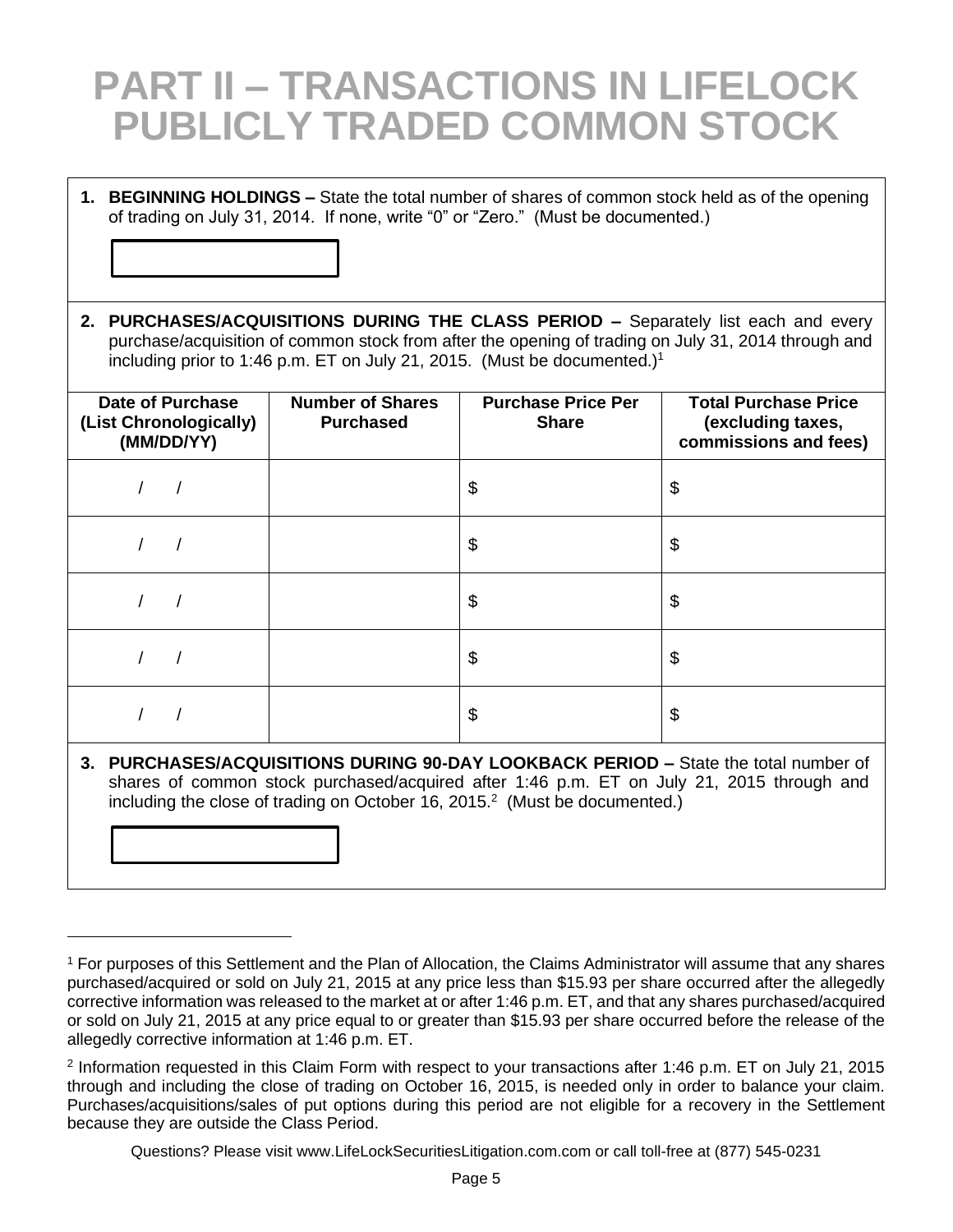**4. SALES DURING THE CLASS PERIOD AND DURING THE 90-DAY LOOKBACK PERIOD –** Separately list each and every sale/disposition of common stock from after the opening of trading on July 31, 2014 through and including the close of trading on October 16, 2015. (Must be documented.)

| Date of Sale<br>(List Chronologically)<br>(MM/DD/YY) | <b>Number of Shares</b><br>Sold | <b>Sale Price Per Share</b> | <b>Total Sale Price</b><br>(excluding taxes,<br>commissions and fees) |
|------------------------------------------------------|---------------------------------|-----------------------------|-----------------------------------------------------------------------|
|                                                      |                                 | \$                          | \$                                                                    |
|                                                      |                                 | \$                          | \$                                                                    |
|                                                      |                                 | \$                          | \$                                                                    |
|                                                      |                                 | \$                          | \$                                                                    |
|                                                      |                                 | \$                          | \$                                                                    |

**5. ENDING HOLDINGS –** State the total number of shares of common stock held as of the close of trading on October 16, 2015. If none, write "0" or "Zero." (Must be documented.)



#### **IF YOU NEED ADDITIONAL SPACE TO LIST YOUR TRANSACTIONS YOU MUST PHOTOCOPY THIS PAGE AND CHECK THIS BOX**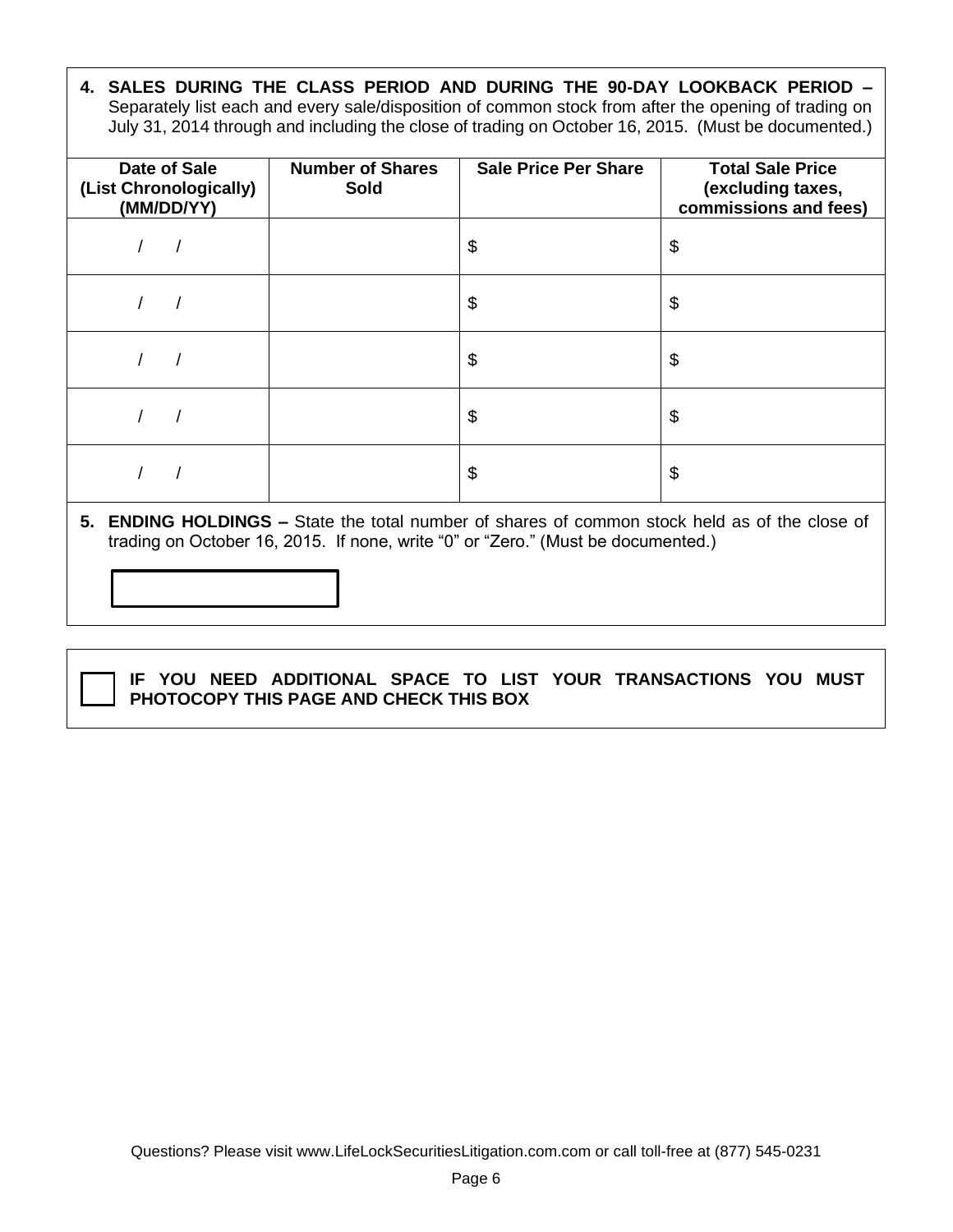### **PART III – TRANSACTIONS IN LIFELOCK PUBLICLY TRADED CALL OPTIONS**

 $\Gamma$ 

 $\overline{\phantom{a}}$ 

| 1. BEGINNING HOLDINGS - State the total number of call option contracts held as of the opening of<br>trading on July 31, 2014. If none, write "0" or "Zero." (Must be documented.) |                                                                                                                                                                                                                                                                               |                                                                    |                                                                  |                                                                                     |                                                                        |                                                                |                                    |
|------------------------------------------------------------------------------------------------------------------------------------------------------------------------------------|-------------------------------------------------------------------------------------------------------------------------------------------------------------------------------------------------------------------------------------------------------------------------------|--------------------------------------------------------------------|------------------------------------------------------------------|-------------------------------------------------------------------------------------|------------------------------------------------------------------------|----------------------------------------------------------------|------------------------------------|
|                                                                                                                                                                                    | <b>Strike Price of Call Option</b><br><b>Contract</b>                                                                                                                                                                                                                         |                                                                    | <b>Number of Call Option Contracts Held</b>                      |                                                                                     | <b>Expiration Date of Call</b><br><b>Option Contract</b><br>(MM/DD/YY) |                                                                |                                    |
| \$                                                                                                                                                                                 |                                                                                                                                                                                                                                                                               |                                                                    |                                                                  |                                                                                     |                                                                        |                                                                |                                    |
| \$                                                                                                                                                                                 |                                                                                                                                                                                                                                                                               |                                                                    |                                                                  |                                                                                     |                                                                        |                                                                |                                    |
| \$                                                                                                                                                                                 |                                                                                                                                                                                                                                                                               |                                                                    |                                                                  |                                                                                     |                                                                        | $\prime$                                                       | $\prime$                           |
| \$                                                                                                                                                                                 |                                                                                                                                                                                                                                                                               |                                                                    |                                                                  |                                                                                     |                                                                        |                                                                | $\prime$                           |
|                                                                                                                                                                                    | 2. PURCHASES/ACQUISITIONS DURING THE CLASS PERIOD - Separately list each and every<br>purchase/acquisition of call option contracts from after the opening of trading on July 31, 2014 through<br>and including prior to 1:46 p.m. ET on July 21, 2015. (Must be documented.) |                                                                    |                                                                  |                                                                                     |                                                                        |                                                                |                                    |
| Date of<br><b>Purchase (List</b><br>Chronologically)<br>(MM/DD/YY)                                                                                                                 | <b>Strike Price of</b><br><b>Call Option</b><br>Contract                                                                                                                                                                                                                      | <b>Expiration Date</b><br>of Call Option<br>Contract<br>(MM/DD/YY) | Number of<br><b>Call Option</b><br><b>Contracts</b><br>Purchased | <b>Purchase Price Per Price (excluding</b><br><b>Call Option</b><br><b>Contract</b> | <b>Total Purchase</b><br>taxes.<br>commissions<br>and fees)            | Insert "E" if<br>Exercised.<br>Insert "X" if<br><b>Expired</b> | <b>Exercise Date</b><br>(MM/DD/YY) |
| $\sqrt{2}$<br>$\sqrt{ }$                                                                                                                                                           | \$                                                                                                                                                                                                                                                                            |                                                                    |                                                                  | \$                                                                                  | \$                                                                     |                                                                | 1 <sup>1</sup>                     |
| $\sqrt{ }$<br>$\sqrt{ }$                                                                                                                                                           | \$                                                                                                                                                                                                                                                                            |                                                                    |                                                                  | \$                                                                                  | \$                                                                     |                                                                | $\prime$                           |
| $\sqrt{2}$<br>$\sqrt{ }$                                                                                                                                                           | \$                                                                                                                                                                                                                                                                            |                                                                    |                                                                  | \$                                                                                  | \$                                                                     |                                                                |                                    |
|                                                                                                                                                                                    | \$                                                                                                                                                                                                                                                                            |                                                                    |                                                                  | \$                                                                                  | \$                                                                     |                                                                |                                    |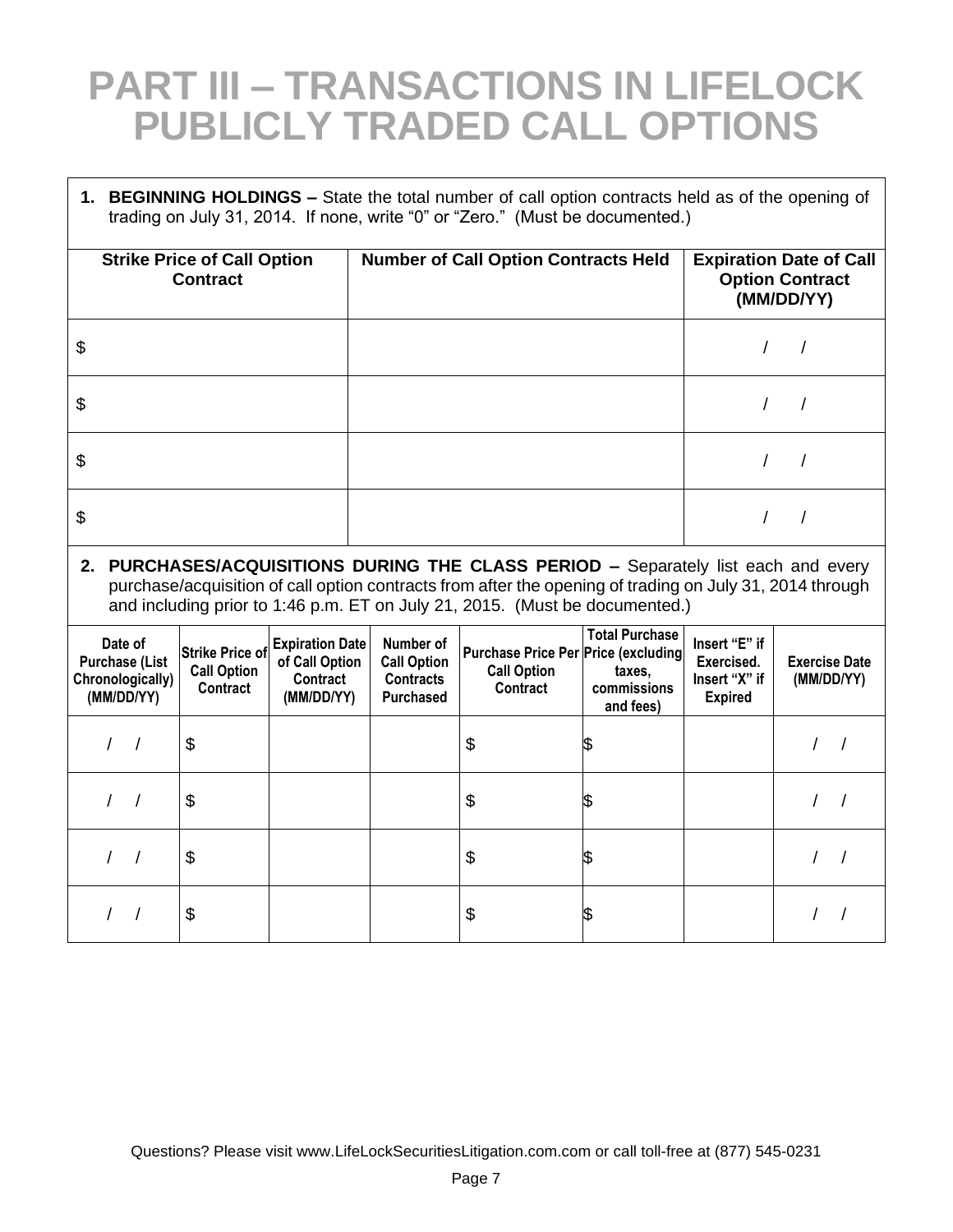**3. SALES DURING THE CLASS PERIOD –** Separately list each and every sale/disposition of the call option contracts listed in #2 above from after the opening of trading on July 31, 2014 through and including the close of trading on July 21, 2015. (Must be documented.)

| Date of Sale (List Strike Price of<br>Chronologically)<br>(MM/DD/YY) | <b>Call Option</b><br>Contract | <b>Expiration Date</b><br>of Call Option<br>Contract<br>(MM/DD/YY) | Number of<br><b>Contracts</b><br>Sold | Call Option Sale Price Per Call<br><b>Option Contract</b> | <b>Total Sale Price</b><br>(excluding<br>taxes,<br>commissions<br>and fees) | Insert "A" if<br>Assigned.<br>Insert "X" if<br><b>Expired</b> | <b>Assignment Date</b><br>of Call Option<br>Contract<br>(MM/DD/YY) |
|----------------------------------------------------------------------|--------------------------------|--------------------------------------------------------------------|---------------------------------------|-----------------------------------------------------------|-----------------------------------------------------------------------------|---------------------------------------------------------------|--------------------------------------------------------------------|
|                                                                      | \$                             |                                                                    |                                       | \$                                                        | \$                                                                          |                                                               |                                                                    |
|                                                                      | \$                             |                                                                    |                                       | \$                                                        | \$                                                                          |                                                               |                                                                    |
|                                                                      | \$                             |                                                                    |                                       | \$                                                        | \$                                                                          |                                                               |                                                                    |
|                                                                      | \$                             |                                                                    |                                       | \$                                                        | \$                                                                          |                                                               |                                                                    |

**4. ENDING HOLDINGS –** State the total number of call option contracts open after the close of trading on July 21, 2015. If none, write "0" or "Zero." (Must be documented.)

| <b>Strike Price of Call Option</b><br><b>Contract</b> | <b>Number of Call Option Contracts Held</b> | <b>Expiration Date of Call</b><br><b>Option Contract</b><br>(MM/DD/YY) |
|-------------------------------------------------------|---------------------------------------------|------------------------------------------------------------------------|
| \$                                                    |                                             |                                                                        |
| \$                                                    |                                             |                                                                        |
| \$                                                    |                                             |                                                                        |
| \$                                                    |                                             |                                                                        |

#### **IF YOU NEED ADDITIONAL SPACE TO LIST YOUR TRANSACTIONS YOU MUST PHOTOCOPY THIS PAGE AND CHECK THIS BOX**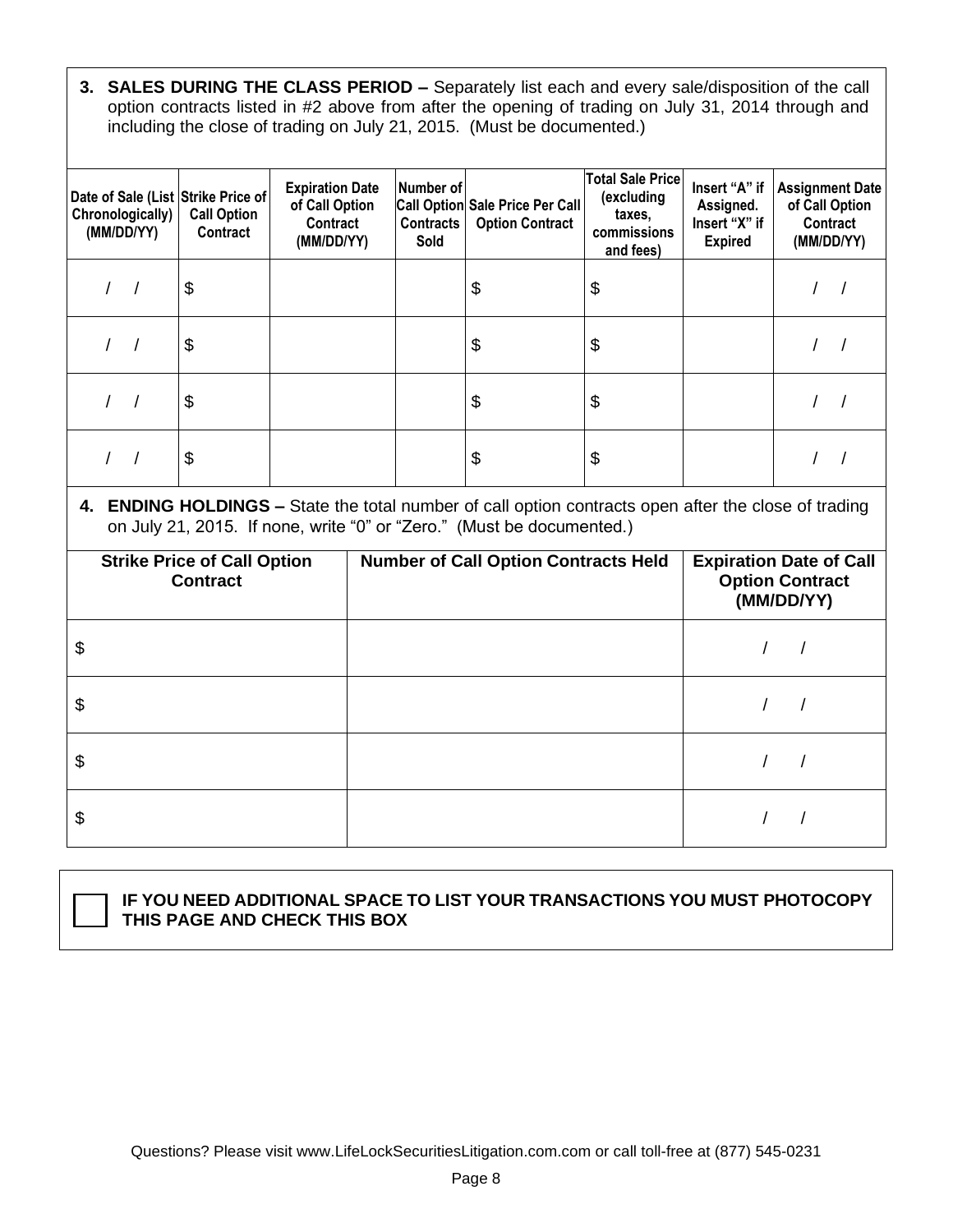### **PART IV – TRANSACTIONS IN LIFELOCK PUBLICLY TRADED PUT OPTIONS**

**1. BEGINNING HOLDINGS –** State the total number of put option contracts held as of the opening of trading on July 31, 2014. If none, write "0" or "Zero." (Must be documented.)

| <b>Strike Price of Put Option</b><br><b>Contract</b> | <b>Number of Put Option Contracts Held</b> | <b>Expiration Date of Put</b><br><b>Option Contract</b><br>(MM/DD/YY) |
|------------------------------------------------------|--------------------------------------------|-----------------------------------------------------------------------|
| \$                                                   |                                            |                                                                       |
| \$                                                   |                                            |                                                                       |
| \$                                                   |                                            |                                                                       |
| \$                                                   |                                            |                                                                       |

**2. SALES (WRITING OF PUT OPTIONS) DURING THE CLASS PERIOD –** Separately list each and every sale (writing) of put option contracts from after the opening of trading on July 31, 2014 through and including prior to 1:46 p.m. ET on July 21, 2015. (Must be documented.)

| Date of Sale (Writing)<br>(List Chronologically)<br>(MM/DD/YY) | <b>Strike Price</b><br>of Put Option<br>Contract | Number of Put<br><b>Option Contracts</b><br>Sold (Written) | <b>Sale Price</b><br><b>Per Put Option</b><br>Contract | <b>Total Sale Price</b><br>(excluding taxes,<br>commissions and fees) | Insert "E" if<br>Exercised.<br>Insert "X" if<br><b>Expired</b> | Exercise/Expiration<br><b>Date</b><br>of Put Option<br><b>Contract</b><br>(MM/DD/YY) |
|----------------------------------------------------------------|--------------------------------------------------|------------------------------------------------------------|--------------------------------------------------------|-----------------------------------------------------------------------|----------------------------------------------------------------|--------------------------------------------------------------------------------------|
|                                                                | \$                                               |                                                            | \$                                                     | \$                                                                    |                                                                |                                                                                      |
|                                                                | \$                                               |                                                            | \$                                                     | \$                                                                    |                                                                |                                                                                      |
|                                                                | \$                                               |                                                            | \$                                                     | \$                                                                    |                                                                |                                                                                      |
|                                                                | \$                                               |                                                            | \$                                                     | \$                                                                    |                                                                |                                                                                      |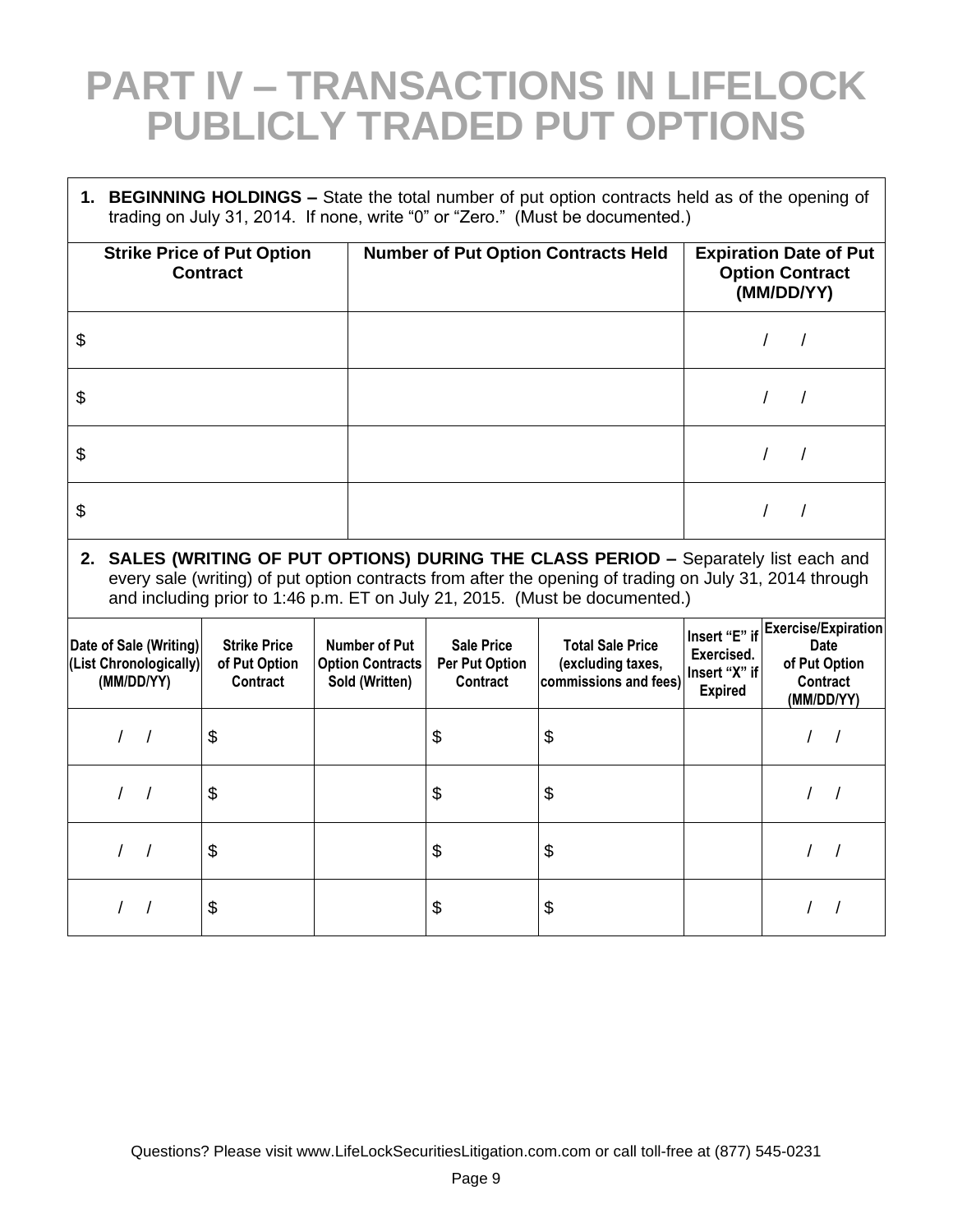**3. RE-PURCHASES DURING THE CLASS PERIOD –** Separately list each and every re-purchase of put option contracts listed in #2 above from after the opening of trading on July 31, 2014 through and including the close of trading on July 21, 2015. (Must be documented.)

| Date of Re-Purchase<br>(List Chronologically)<br>(MM/DD/YY) | <b>Strike Price of Put</b><br><b>Option Contract</b> | Number of Put<br><b>Option Contracts</b><br><b>Purchased</b> | <b>Purchase Price Per</b><br><b>Put Option Contract</b> | <b>Total Purchase Price</b><br>(excluding taxes,<br>commissions and fees) | <b>Expiration Date of Put</b><br><b>Option Contract</b><br>(MM/DD/YY) |
|-------------------------------------------------------------|------------------------------------------------------|--------------------------------------------------------------|---------------------------------------------------------|---------------------------------------------------------------------------|-----------------------------------------------------------------------|
|                                                             | \$                                                   |                                                              | \$                                                      | \$                                                                        |                                                                       |
|                                                             | \$                                                   |                                                              | \$                                                      | \$                                                                        |                                                                       |
|                                                             | \$                                                   |                                                              | \$                                                      | \$                                                                        |                                                                       |
|                                                             | \$                                                   |                                                              | \$                                                      | \$                                                                        |                                                                       |

**4. ENDING HOLDINGS –** State the total number of put option contracts held as of the close of trading on July 21, 2015. If none, write "0" or "Zero." (Must be documented.)

| <b>Strike Price of Put Option</b><br><b>Contract</b> | <b>Number of Put Option Contracts Held</b> | <b>Expiration Date of Put</b><br><b>Option Contract</b><br>(MM/DD/YY) |
|------------------------------------------------------|--------------------------------------------|-----------------------------------------------------------------------|
| \$                                                   |                                            |                                                                       |
| \$                                                   |                                            |                                                                       |
| \$                                                   |                                            |                                                                       |
| \$                                                   |                                            |                                                                       |

**IF YOU NEED ADDITIONAL SPACE TO LIST YOUR TRANSACTIONS YOU MUST PHOTOCOPY THIS PAGE AND CHECK THIS BOX**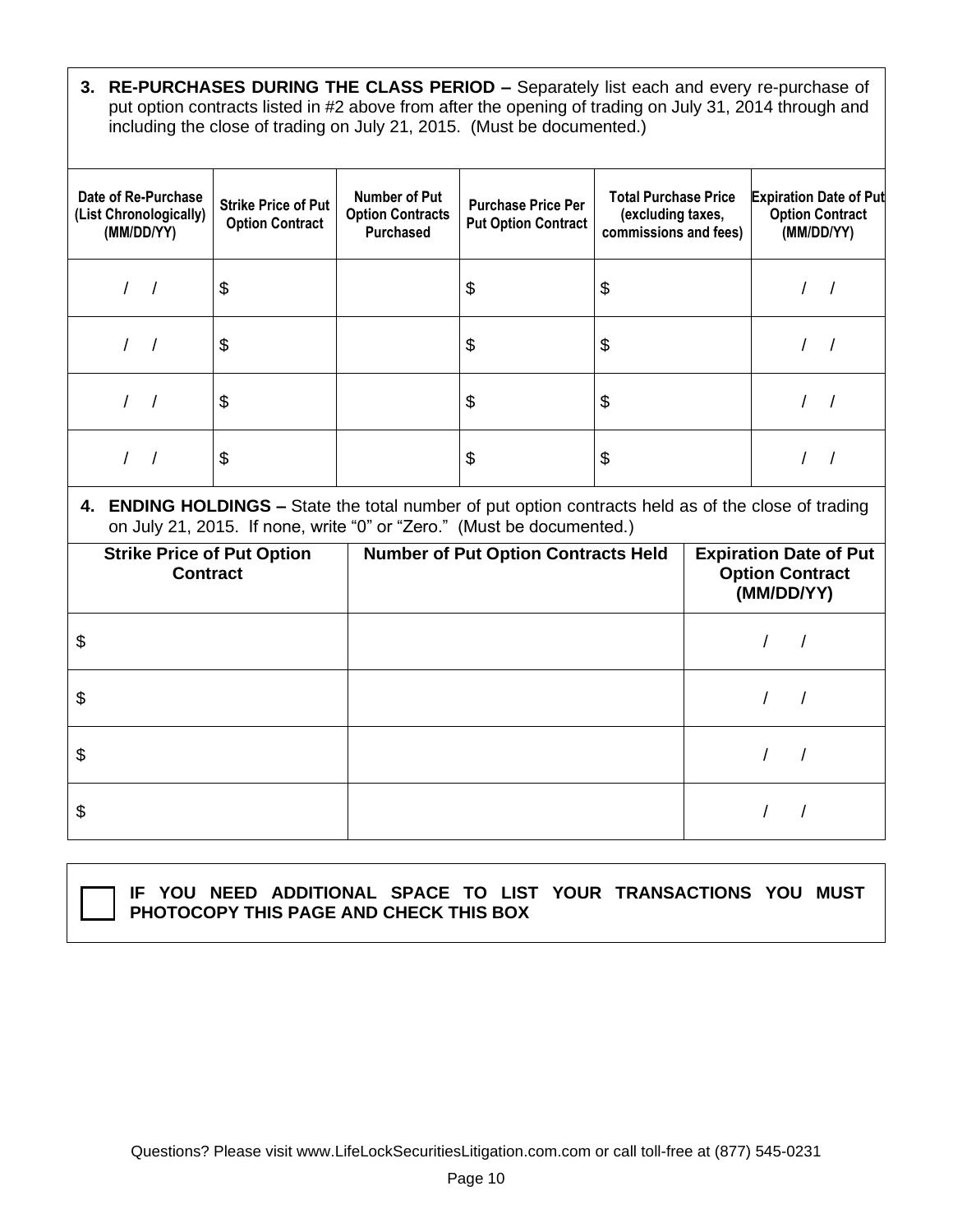# **RELEASE OF CLAIMS AND SIGNATURE**

#### **IV. SUBMISSION TO JURISDICTION OF COURT AND ACKNOWLEDGMENTS**

By signing and submitting this Claim Form, the claimant(s) or the person(s) acting on behalf of the claimant(s) certify(ies) that: I (We) submit this Claim Form under the terms of the Plan of Allocation of Net Settlement Fund described in the accompanying Notice. I (We) also submit to the jurisdiction of the United States District Court for the District of Arizona (the "Court") with respect to my (our) claim as a Settlement Class Member(s) and for purposes of enforcing the releases set forth herein. I (We) further acknowledge that I (we) will be bound by the terms of any judgment entered in connection with the Settlement in the Action, including the releases set forth therein. I (We) agree to furnish additional information to the Claims Administrator to support this claim, such as additional documentation for transactions in eligible LifeLock securities, if required to do so. I (We) have not submitted any other claim covering the same transactions in publicly traded LifeLock common stock or call or put options during the Class Period and know of no other person having done so on my (our) behalf.

#### **V. RELEASES, WARRANTIES, AND CERTIFICATION**

Executed this day of the secure of the secure of the secure of the secure of the secure of the security of the security of the security of the security of the security of the security of the security of the security of the

1. I (We) hereby warrant and represent that I am (we are) a Settlement Class Member as defined in the Notice, that I am (we are) not excluded from the Settlement Class, that I am (we are) not one of the "Released Defendant Parties" as defined in the accompanying Notice.

2. As a Settlement Class Member, I (we) hereby acknowledge full and complete satisfaction of, and do hereby fully, finally, and forever settle, release, and discharge with prejudice the Released Claims as to each and all of the Released Defendant Parties (as these terms are defined in the accompanying Notice). This release shall be of no force or effect unless and until the Court approves the Settlement and it becomes effective on the Effective Date.

3. I (We) hereby warrant and represent that I (we) have not assigned or transferred or purported to assign or transfer, voluntarily or involuntarily, any matter released pursuant to this release or any other part or portion thereof.

4. I (We) hereby warrant and represent that I (we) have included information about all of my (our) purchases, acquisitions and sales of publicly traded LifeLock common stock, and call or put options that occurred during the Class Period and the number of securities held by me (us), to the extent requested.

5. I (We) certify that I am (we are) NOT subject to backup tax withholding under the provisions of Section 3406(a)(1)(C) of the Internal Revenue Code. (If you have been notified by the Internal Revenue Service that you are subject to backup withholding, please strike out the prior sentence.)

I (We) declare that all of the foregoing information supplied by the undersigned is true and correct.

| Signature of Claimant                             | Type or print name of Claimant                             |
|---------------------------------------------------|------------------------------------------------------------|
| Signature of Joint Claimant, if any               | Type or print name of Joint Claimant                       |
| Signature of person signing on behalf of Claimant | Type or print name of person signing on behalf of Claimant |

Capacity of person signing on behalf of Claimant, if other than an individual (e.g., Administrator, Executor, Trustee, President, Custodian, Power of Attorney, etc.)